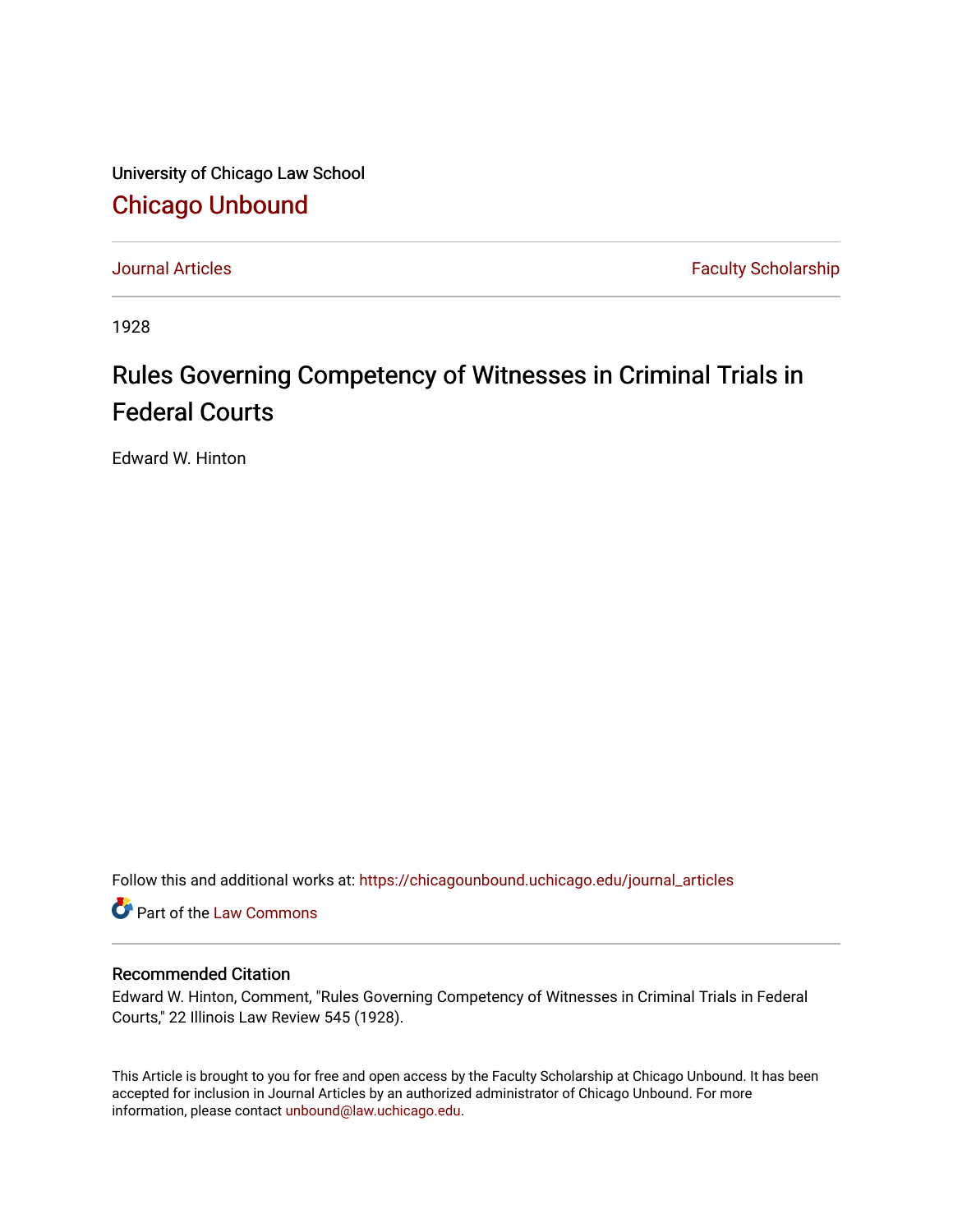gation based upon evidence,<sup>12</sup> to declare that in its opinion repression was both desirable and necessary of groups of all kinds-whether workingmen or non-workingmen—which advocate force for the accomplishment of their objects; and whatever arguments of uhdesirability or unsoundness are raised by .doubting Thomases must be addressed to their constituents and not to the courts **. <sup>3</sup>**

Such is the viewpoint of the majority opinion in the instant case, which is has consistently maintained in analogous cases which have come before it in the past.'4 From a constitutional standpoint, the conclusions reached seem impregnable; with reference to the desirability of such legislation, opinions will differ. But the strong urge of the present seems to be the sacrifice of many rights once regarded as fundamental in the paramount interest of sound government, or, in the words of Mr. Justice Brandeis, "exalting order at the cost of liberty."

## **E.** F. ALBERTSWORTH.

EVIDENCE-RULES GOVERNING COMPETENCY OF WITNESSES **IN** CRIMINAL TRIALS IN THE FEDERAL COURTS.--[Federal] The lack of a satisfactory statute on the subject has led to more or less doubt as to the precise rules governing the admissibility of evidence and the competency of witnesses in criminal prosecutions in the federal courts, and a questionable opinion by the Supreme

12. *Wiginore* "The Abrams Case" 14 ILLINOIs LAW REvIEW 539; *People v. Lloyd* (1922) 304 Ill. **23,** 136 *N.* E. **505;** *People v. Ruthenberq* (1924) 229 Mich. 315, 210 *N.* W. 358. In *Gitlow v. New York,* Mr. Justice Sanford said: **"A** single revolutionary spark may kindle a fire that, smouldering for a time, may burst into a sweeping and destructive conflagration. It cannot be said that the State is acting arbitrarily or unreasonably when in the exercise of its judgment as to the measures necessary to protect the public peace and safety, it seeks to extinguish the spark without waiting until it has enkindled the flame or blazed into the conflagration. It cannot reasonably be required to defer the adoption of measures for its own peace and safety until the revo- lutionary utterances lead to actual disturbances of the public peace or imminent and immediate danger of its own destruction; but it may, in the exer-<br>cise of its judgment, suppress the threatened danger in its incipiency." 45 cise of its judgment, suppress the threatened danger in its incipiency." 45 Sup. Ct. Rep. 625, 631.

13. The dissenting justices, **by** insisting that the statute cannot be constitutional unless construed to mean the presence of an imminent, serious, real danger to the State, appear to **bd** doing that which they strongly criticized in the majority when the latter overthrew the minimum wage act of the District of Columbia in *Adkins v. Children's Hospital* (1923) **261 U. S.** 525, 43 Sup. **Ct.** Rep. 394, 67 L. **Ed.** 785-namely, postulating an "inarticulate major premise" in order to achieve a certain conclusion desired **by** them, and thus holding the statute unconstitutional.

14. See cases cited, supra. note **6.** It is, of course, well established that great weight must be given **by** the courts to the declaration of a state legislature of the urgency and wisdom of the statute as a means to reach the result contemplated. Unless the statute is "clearly and palpably" unreasonable or arbitrary, the sound principle has been to uphold the legislation under judicial scrutiny. Necessarily, conclusive finality could not be sanctioned, for this would enable the state to set itself above the inhibitions of the federal Constitution. Tested **by** these well-settled criteria, the dissenting justices seem to be departing into "heretical" fields. Consult *Warren* "Congress, the Constitution, and the Supreme Court" ch. **9.**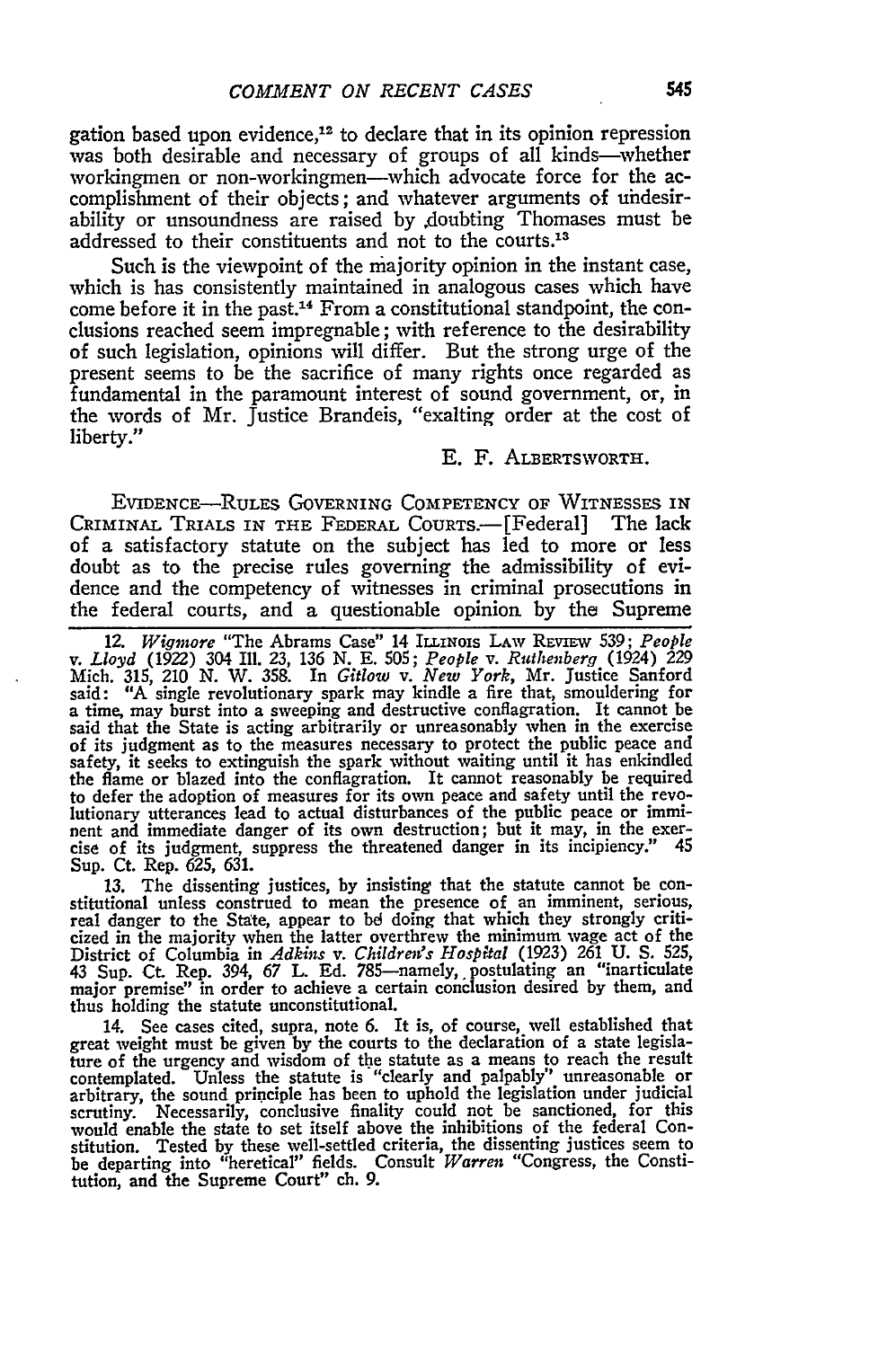Court' a few years ago increased the uncertainty. A recent decision<sup>2</sup> by the circuit court of appeals of the ninth circuit raises the question, whether the rules are uniform throughout the United States, or whether they vary according to the law of the particular state, in which the federal court functions, as the state rule happened to be at the time of the passage of the judiciary act in 1789, or at the time of the subsequent admission of the state. At common law one spouse was incompetent as a witness for the other, and at the time of the passage of the judiciary act that disability had not been removed in any of the states. Subsequent legislation in most of the states has qualified husband and wife as witnesses for each other in criminal cases, but there is no corresponding federal statute.3 'Accordingly in criminal prosecutions in the federal courts sitting in various states there has been a uniform line of decisions that the husband or wife of, the defendant was not a competent witness.<sup>4</sup>

In the *Rendleman* case the district court excluded the wife of the defendant in accordance with what was assumed to be the general federal rule.-

The court of appeals reversed the case on the ground that the competency was to be determined by the law of the State of Washington at the time of its admission as a state, and that it appeared that prior to that time the territorial legislature had removed the common law disqualification.

The same court had reached a similar conclusion in an earlier case<sup>5</sup> involving the competency of an atheist. And in the fifth  $circuit$  the majority opinion $6$  took the same view in a case involving the competency of a witness who had been convicted of a felony, where that disability had been removed prior to the admission of the state. According to the view of these cases, the husband or wife of a defendant is incompetent in a criminal prosecution in a federal court sitting in one of the older states where the common law disqualifications had not been removed in 1789, but is competent where the court sits in one of the newer states where modem legislation had taken place prior to its admission to the Union. It is somewhat shocking to think that in a prosecution for a violation of a criminal statute of the United States, one defendant should stand in a worse position than another because the federal court in which he is tried sits in one of the older states. This precise question has not been passed on by the Su-

*1. Rosen v. United States* (1918) 245 **U. S.** 467.

*2. Rendlenzan v. United States* (1927) 18 Fed. (2nd) *27.*

3. The act of March 3, 1887, qualified the husband or wife of the defendant in prosecutions for bigamy, polygamy, or unlawful co-habitation. *4. Hendrix v. United States* (1910) 219 **U. S. 79;** *Jin Fuey Moy v. United States* (1920) 254 U. S. 189; *Lowe v. United States* (1922) 282 Fed. 597; *Kraskowitz v. United States* (1922) 282 Fed. 599; *Allen v. United States* (1924) 4 Fed. (2nd) 688.

*5. Ding v. United States* (1918) *247* Fed. 12.

*6. McCoy v. United States* (1918) *247* Fed. 861.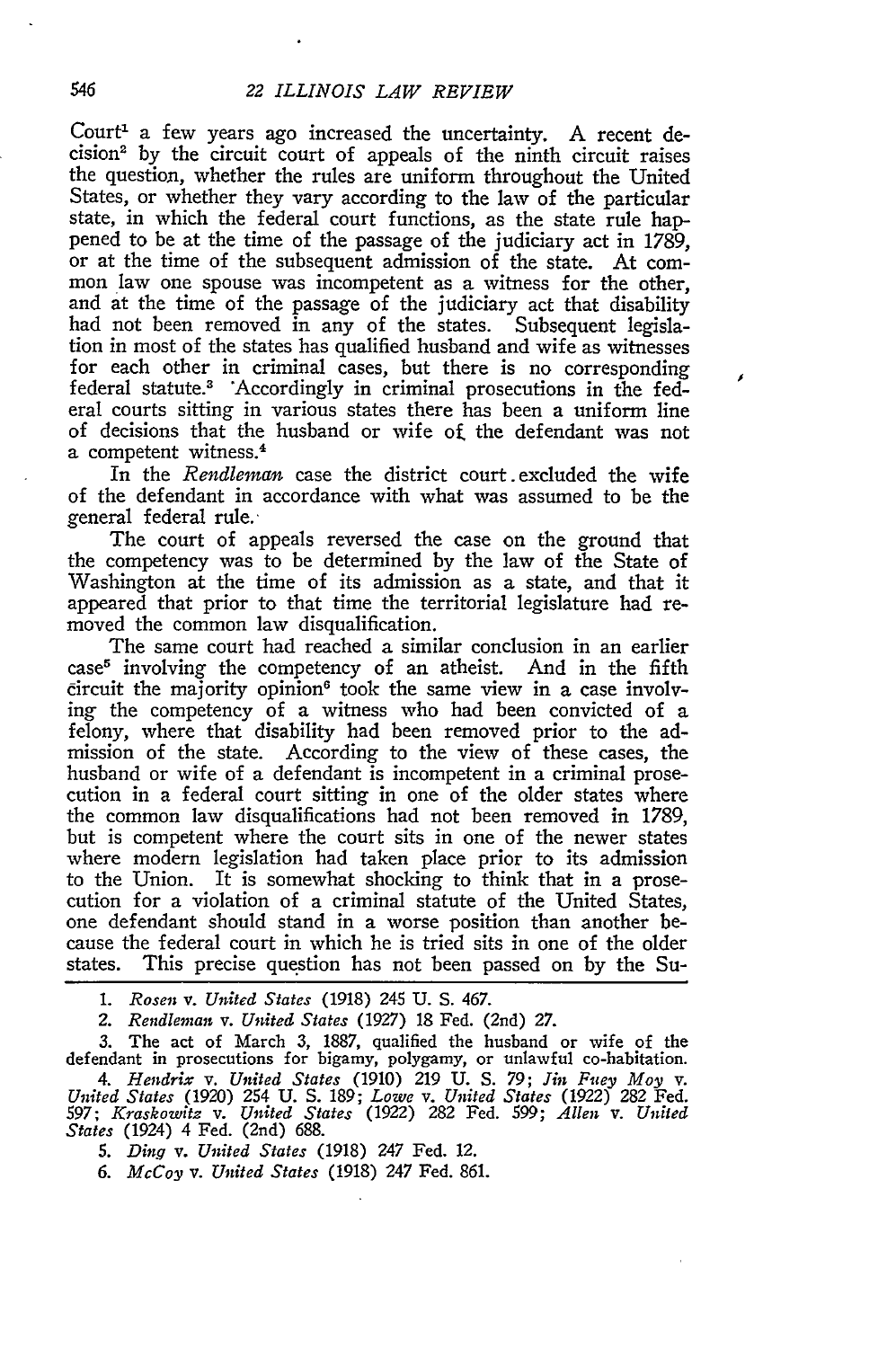preme Court. It is important therefore to consider whether its decisions on related questions necessarily lead to this unfortunate lack of uniformity.

The general question as to what rules of evidence were to be applied in criminal prosecutions in the federal courts first came before the Supreme Court in the *Reid* case<sup>7</sup> in 1851. Reid and Clements had been jointly indicted in the United States circuit court for the district of Virginia for the crime of murder on the high seas committed on an American ship. Reid was tried separately, and called his co-indictee as a witness, insisting on his competency under a statute of Virginia passed in 1848, and that section<sup>8</sup> of the judiciary act of 1789, providing that the laws of the several states, except as otherwise provided, should be the rules of decision in trials at common law in the federal courts.

The trial court excluded the witness, but certified the question to the Supreme Court as authorized by statute. It should be noticed that it was not suggested or contended that a co-indictee was a competent witness for the defendant unless the Virginia statute of 1848 was applicable to a criminal trial in a federal court. The applicability of the Virginia statute, passed long after the judiciary act, was the all important question under consideration.

The opinion, delivered by Mr. Chief Justice Taney, answered the question in the negative, that the section thirty-four of the judiciary act was limited to civil cases, because it could not be assumed that Congress intended to subject federal criminal prosecutions to varying and changing state rules, and hence that the incompetency of the witness was not affected by the subsequent Virginia statute.

But if subsequent state legislation was not to govern, the court felt that it was necessary to indicate what rules should be applied, and the greater part of the opinion is taken up with-that problem. On this subject the opinion states:

"Neither could the court look *altogether* to the rules of the English common law, as it existed at the time of the settlement of this

*7. United States v. Reid* (1851) 12 How. 361. Until quite modern times few criminal cases came before the Supreme Court since the statute did not provide for review by writs of error. *United States v. Gooding* (1827) 12 Wheat. 460.

In the few cases where a question of evidence was certified prior to the *Reid* case, it seems to have been assumed without question that the common law governed. In the *Gooding* case, the question certified involved the admissibility of a statement by the defendant's agent.

In *United States v. Murphy* (1842) 16 Pet. 203, the competency of the informer was certified and sustained on the basis of the English decisions.

8. Act of September 24, 1789, ch. 20, sec. 34, now Rev. Sts. sec. 721:

"The laws of the several states, except where the Constitution, treaties, or statutes of the United States otherwise require or provide, shall be regarded as rules of decision in trials at common law, in the courts of the United States, in cases where they apply."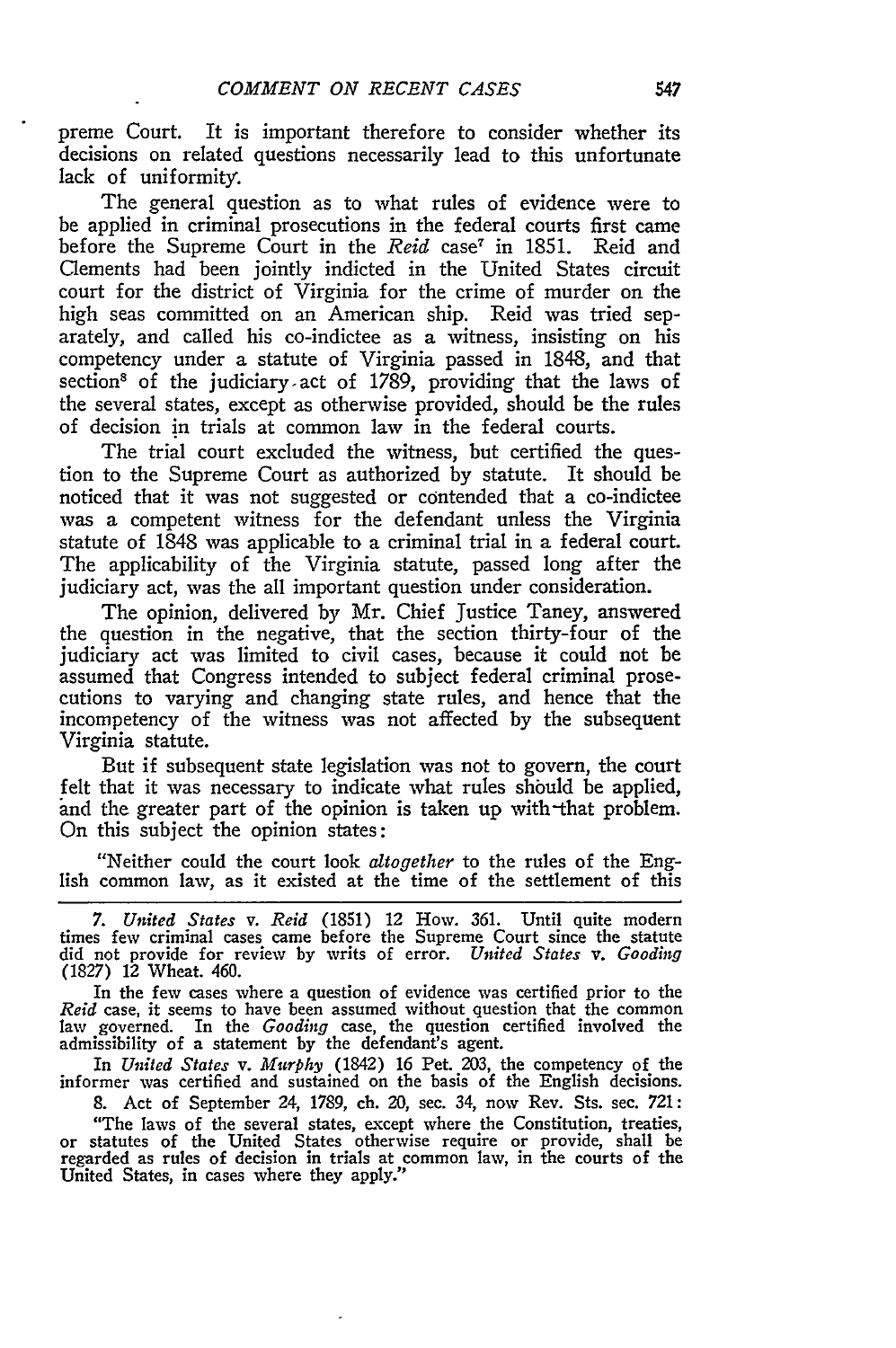country, for reasons that will presently be stated.<sup>9</sup> Nor is there any act of Congress prescribing in express words the rule by which the courts of the United States are to be governed, in the admission of testimony in criminal cases. But we think they may be found with sufficient certainty, not indeed in direct terms, but by necessary implication, in the acts of 1789 and 1790, establishing the courts **of** the United States, and providing for the punishment of certain offenses. And the law by which, in the opinion of this court, the admissibility of testimony in criminal cases must be determined, is the law of the state, as it was when the courts of the United States were established by the judiciary

act of 1789. **4 . . . .** *.* **<b>***t* **o .** *. s s ns s s ns s ns* **<b>***s ns n***<b>***<i>n<i>s***</del> <b>***n<i>n<i>n<i>n<i>n<i>n* have been in the minds of the men who framed these acts of Congress, was that which was then in force in the respective states, and which they were accustomed to see in daily and familiar practice in the state

courts. **. .** "But no law of a state made since 1789 can affect the mode of pro- ceeding or the rules of evidence in criminal cases; and the testimony of Clements was therefore, properly rejected."

The case is clear and certain on the primary problem, that subsequent state legislation was not applicable. The implications as to the prior law of the state will be noticed later.

The *Logan* case,<sup>10</sup> decided in 1892, raised a similar question in a criminal prosecution in a federal court sitting in the State of Texas.

The trial court admitted two witnesses on behalf of the prosecution, one of whom had been convicted of a felony in the court of another state, and the other by a Texas court. The Texas felon had received a general pardon. The Republic of Texas had adopted the common law in general terms. The legislature of the *State* of Texas had subsequently passed a statute disqualifying persons convicted of felony by the courts of any state, unless they had received a pardon expressly removing all disabilities.

In 1862, 1864 and 1865, Congress had passed several evidence acts which had been consolidated into section **85811** of the revised statutes, providing that no witness should be excluded in any action on account of color, nor in any civil action because he was a party; and that in all other respects the laws of the state in which the court was held should be the rules of decision as to the competency of witnesses in the courts of the United States in trials at common law, and in equity and admiralty.

It is to be noted that the two witnesses objected to were clearly competent at common law, the one because a foreign con-

9. The reasons pointed out in the opinion for this limitation were certain English abuses in criminal trials in the early part of the seventeenth century, which had been guarded against in the bill of rights in the various state constitutions, and hence it could not be supposed that Congress intended to perpetuate certain objectionable practices, which had long since disappeared.

10. *Logan v. United States* (1892) 144 U. S. 263.

11. Now repealed.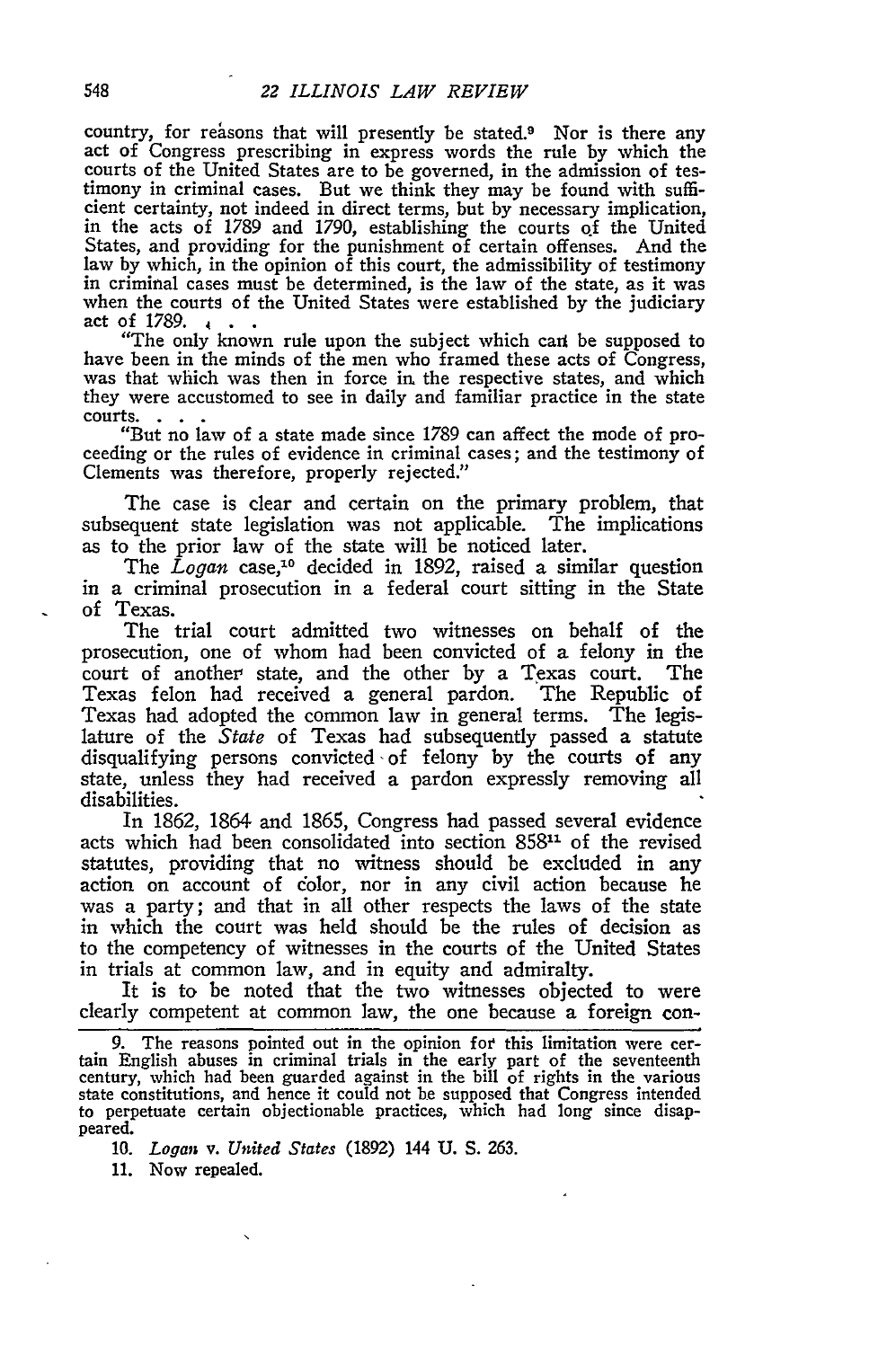viction had no extra-territorial effect, and the other because he had received a general pardon, and hence the defendant in his assignment of error was forced to rely on the subsequent Texas statute which he claimed was made applicable **by** that clause of section 858 of the revised statutes making the state law govern in trials at common law, etc.

The Supreme Court adopted the reasoning of the *Reid* case limiting a similar provision of the judiciary act to civil cases, and accordingly held that the witnesses were not disqualified **by** the Texas statute:

"For the reasons above stated, the provisions of section **858** of the revised statutes, that the laws of the state in which the court is held shall be the rules of decision as to the competency of witnesses in the courts of the United States in trials at common law, and in equity and admiralty, have no application to criminal trials; and, therefore, the competency of witnesses in criminal trials in the courts of the United States held within the State of Texas is not governed **by** a statute of the state which was first enacted in 1858, but, except so far- as Congress has made specific provisions upon the subject, is governed **by** the common law, *which as has been seen, was the law of Texas before the* passage of that statute and at the time of the admission of Texas into *the Union, as a State."*

This concluding recital of the fact that the common law was in force in Texas at the time of its admission as a state furnishes the basis for the assumption by the circuit court of appeals that it was *because* the common law was in force in Texas when admitted to statehood that the federal court was to apply the common law, and for the same reason, since a statute was in force in Washington at the time of its admission, the federal court was bound to apply the statute. The whole contention of the defendant in the *Logan* case, as in the *Reid* case, was that the court was bound to apply a subsequent state statute because a federal statute apparently so declared. If that contention failed, there was no dispute on the proposition that it must be governed by the common law, but whether because Texas had adopted the common law or because the judiciary act had impliedly adopted the common law was of no particular importance in that case. Hence a casual statement in the *Logan* case furnished an extremely slender basis for the determination of such a question when it did become important.

The same year the *Benson* case<sup>12</sup> came before the court, and has been said to overturn the *Reid* case, though how it does so is difficult to see since it was assumed by court and counsel that the competency of the witness in that case was governed by the common law.

The defendant was indicted and tried in the United States circuit court for the district of Kansas for murder committed 'on the Fort Leavenworth military reservation. Whether the com-

*<sup>12.</sup> Benson v. United States* (1892) 146 U. S. 325.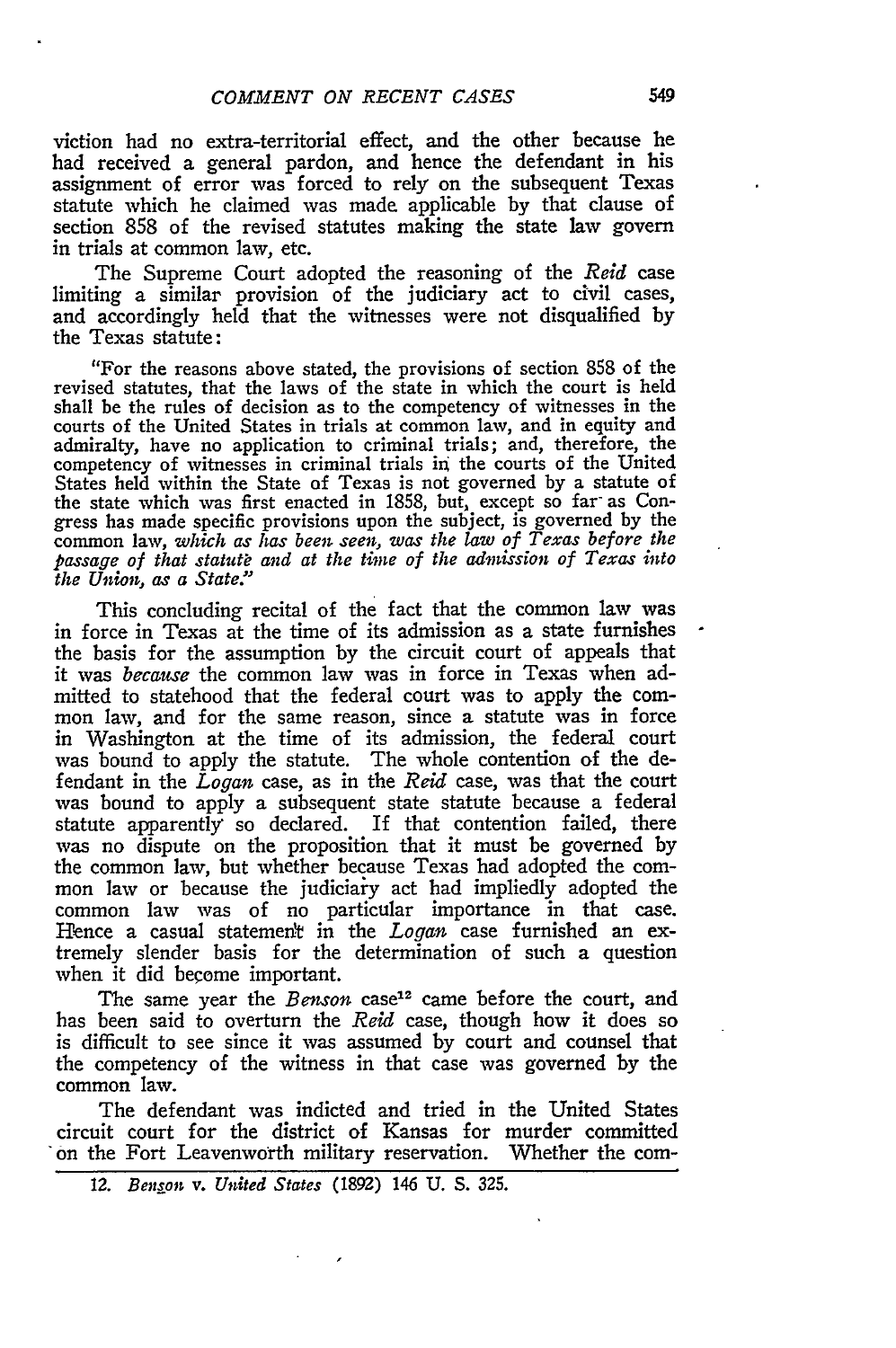mon law was in force in Kansas at the time of its admission is not stated, though it may be assumed.

A co-indictee, not on trial, was received as a witness for the prosecution. . The defendant insisted that the co-indictee was incompetent at common law and relied on the *Reid* case in support of that proposition. The court found that there was a conflict of opinion as to the common law rule, and that a difference had been taken between the competency of a co-indictee as a witness for the prosecution and as a witness for the defense:

"The precise question in that case *(United States v. Reid)* was as to the right of the defendant to call his co-defendant, and not that of the governmerit to call the co-defendant, and a distinction has been recognized between the two cases. It is true that the reasons given for the exclusion of the witness in one are largely the same as those given for his exclusion in the other. **. . .** It was assumed both in this court and in the circuit court that by that law (the common law in Virginia) the co-defendant was incompetent. . . . We do not feel our-selves, therefore, precluded by that case from examining the question in the light of general authority and sound reason. . **.** . The last fifty years have wrought a great change in these respects, and today the tendency is to enlarge the domain of competency."

The court accordingly held the witness competent for the prosecution as a matter -of common law. It is obvious that the *Benson* case throws no light on the problem in hand, though it may throw doubt on the assumption made in the *Reid* case that the common law disqualified a co-indictee as a witness for the defence. It also doubtless implied that the development of the common law did not stop in 1789.

In 1910 the *Hendrix* case<sup>13</sup> came before the court to review a ruling of a federal court sitting in the State of Oklahoma, excluding the wife of the defendant as a witness on his behalf.

This ruling was affirmed with the brief statement that it was clearly correct, presumably on the ground that the subsequent qualifying statute of Oklahoma -was inapplicable. There was no discussion as to what the law of Oklahoma was at the time of its admission.

The next was the *Rosen* case<sup>14</sup> in which the United States district court for the eastern district of New York admitted as a competent witness for the government a person who had been convicted of a felony by a state court in New York and sentenced to the state reformatory.

It was insisted by the defendant that the witness was incompetent because that was the rule of the common law in force in New York in 1789. In an opinion by Mr. Justice Clarke the court announced that the *Reid* case had been shaken by the *Benson*

*<sup>13.</sup> Hendrix v. United States* (1910) 219 U. S. 79.

*<sup>14.</sup> Royen v. Vnited states* (1920) 245 U. S. 467.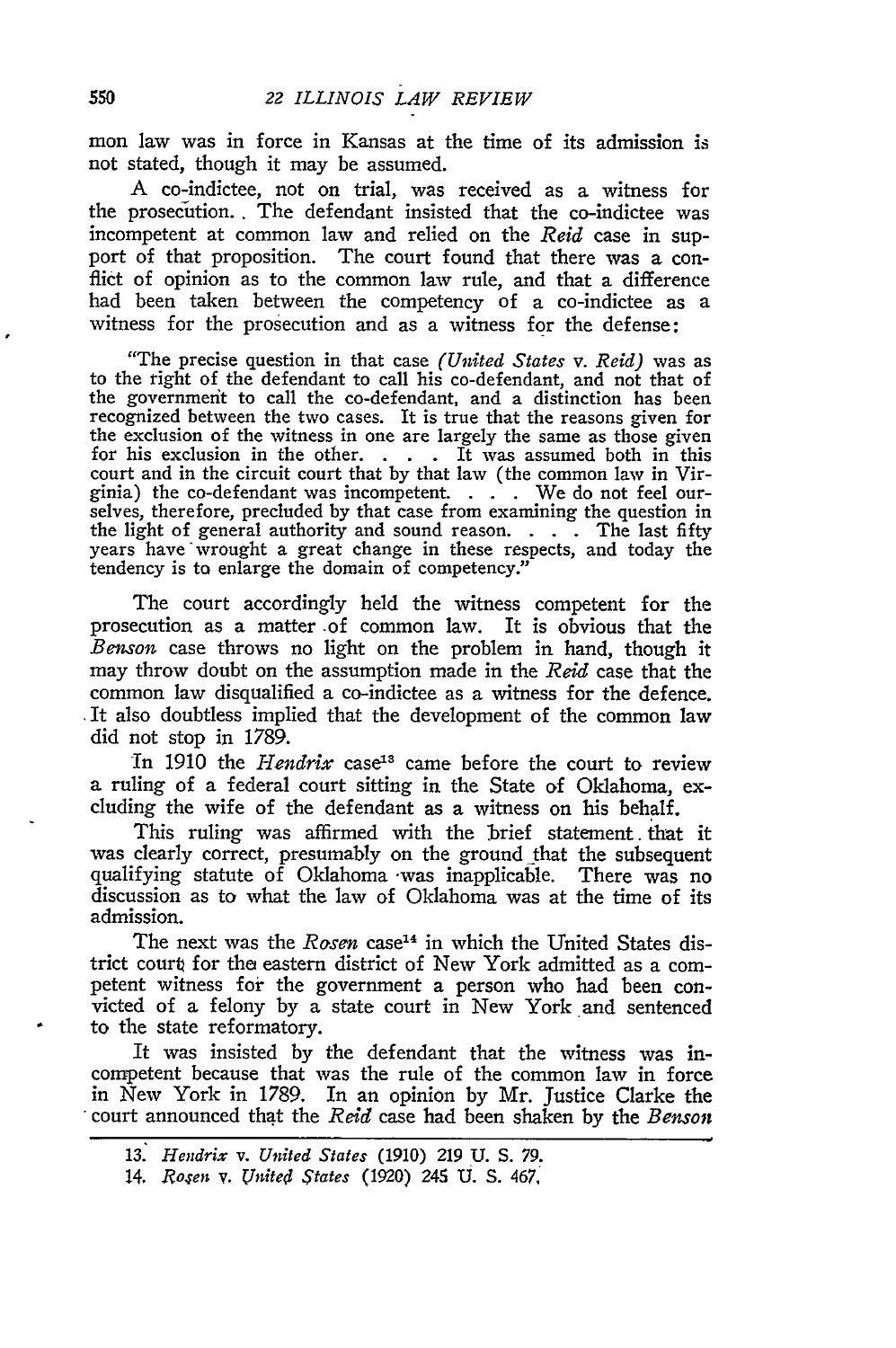case and that the question was to be decided in the light of sound reason and authority:

"While the decision in *United States v. Reid* supra, has not been specifically overruled, its authority must be regarded as seriously shaken by the decisions in *Logan v. United States* 144 U. S. 263-301, and in *Benson v. United States* 146 **U. S. 325. . . .** Accepting as we do the later, the *Benson* case, rather than that of the earlier decision, we shall dispose of the first question in this case, 'in the light of general authority and sound reason.' . . **.** Since the decision in the *Benson* case in the removal of the disability of witnesses convicted of perjury, revised statutes, sec. 5392, by the enactment of the federal criminal code in 1909 with this provision omitted and sec. 5392 repealed.

"Satisfied as we are that the legislation and the very great weight of judicial authority which has developed in support of this modern rule, especially as applied to the competency of witnesses convicted of crime, proceed upon sound principle, we conclude that the *dead hand of the common law rule of 1789* should no longer be applied to such cases as we have here, and that the ruling of the lower courts on this first claim of error should be approved."

These extraordinary statements certainly do not clarify the law, or throw any light on the uniformity problem. If, as the unnecessarily discredited *Reid* case declared, the judiciary act impliedly adopted the existing common law in 1789, that would not so crystallize it as to exclude subsequent judicial modification and development. Many of the states have by statute adopted the common law, but it has continued to grow and change in its new environment. Whether the court correctly decided the common law problem of the competency of a convicted felon is beyond the scope of this inquiry. The witness might well have been held competent on the ground that the conviction of a person by the courts of one sovereignty did not disqualify in the courts of another. The *Logan* case so held in the case of a witness convicted in another state, and a circuit court of appeals has sustained the competency of a witness convicted by a court of the state in which the federal court sat.<sup>15</sup>

At all events the *Rosen* case throws no light on the effect of qualifying legislation in a particular state at the time of its admission, where admittedly a different rule is applied by the federal courts in other localities. The last case<sup>16</sup> came before the court in 1920 to review the action of the United States district court for the western district of Pennsylvania in excluding the wife of the defendant as a witness in his behalf.

In an opinion by Mr. Justice Pitney the ruling was sustained on this statement:

"But a single point remains-hardly requiring mention-the refusal to permit the defendant's wife to testify in his behalf. It is conceded

15. *Brown v. United States* (1916) 233 Fed. 353, L. R. A. 1917-A, 1133, annotated.

**16.** *Jin Fuey Moy v. United States* (1920) 254 **U. S.** 189.